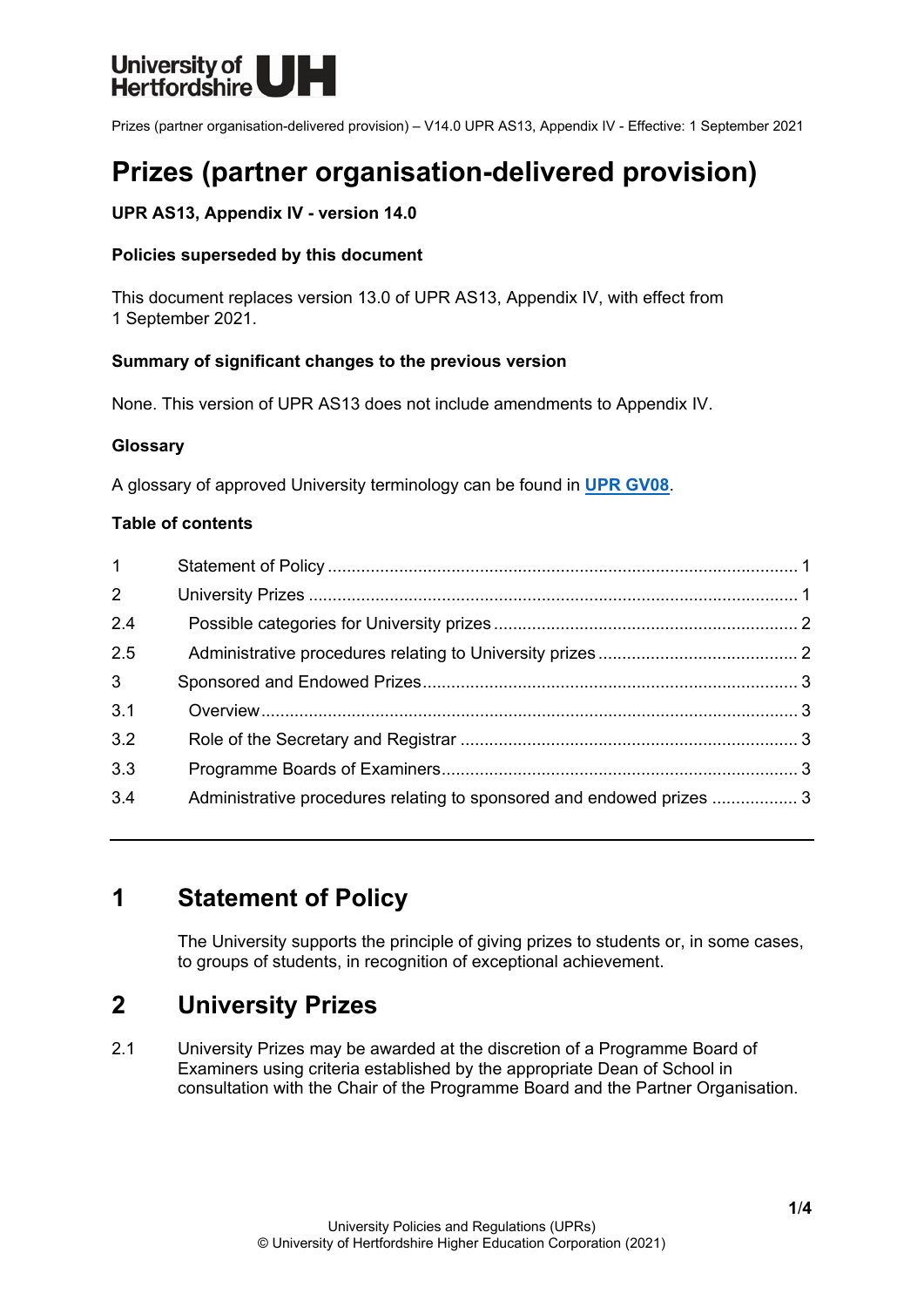- 2.2 The University does not specify or limit the criteria for the awarding of prizes. However, each School or Partner Organisation must publish to students the criteria that are to apply.
- 2.3 Deans of School:
	- i will ensure that within their respective Schools and with Partner Organisations, the University's policy on the awarding of prizes is operated fairly and consistently;
	- ii should note that the processes whereby University prizes are awarded may be subject to audit and that the Auditors may require satisfactory evidence that prizes have been awarded in accordance with the agreed criteria.

### <span id="page-1-0"></span>**2.4 Possible categories for University prizes**

University prizes are most commonly awarded for the following reasons:

- i outstanding results overall;
- ii outstanding achievement in part of a programme, for example, best project, or within a particular classification band;
- iii achievement in exceptional circumstances;
- iv service to the community.

# <span id="page-1-1"></span>**2.5 Administrative procedures relating to University prizes**

- i The formula for calculating Schools' annual allocations of funds for prizes, and the form in which they will be awarded, will be determined by the School in consultation with the Partner Organisation.
- ii The citation for prizes must be brief but sufficiently precise to make clear the reason(s) for which the prize is being awarded. Where a prize is being awarded in recognition of a candidate's achievement in relation to a particular aspect of a certain programme, the citation will include the name of the programme (for example, 'for outstanding achievement in the final year of the Joint Honours Degree'). Other examples of reasons for which prizes might be awarded include:

'for personal achievement (with name of programme as appropriate)' or 'for the best project (with name of programme as appropriate)' or 'for outstanding progress on (with name of programme)'.

iii Prizes for candidates' achievements in 'exceptional circumstances' should be given only exceptionally. The Principal (or nominee) will make recommendations to the appropriate Programme Board of Examiners concerning the awarding of such prizes and will provide appropriate supporting evidence for the Board's consideration.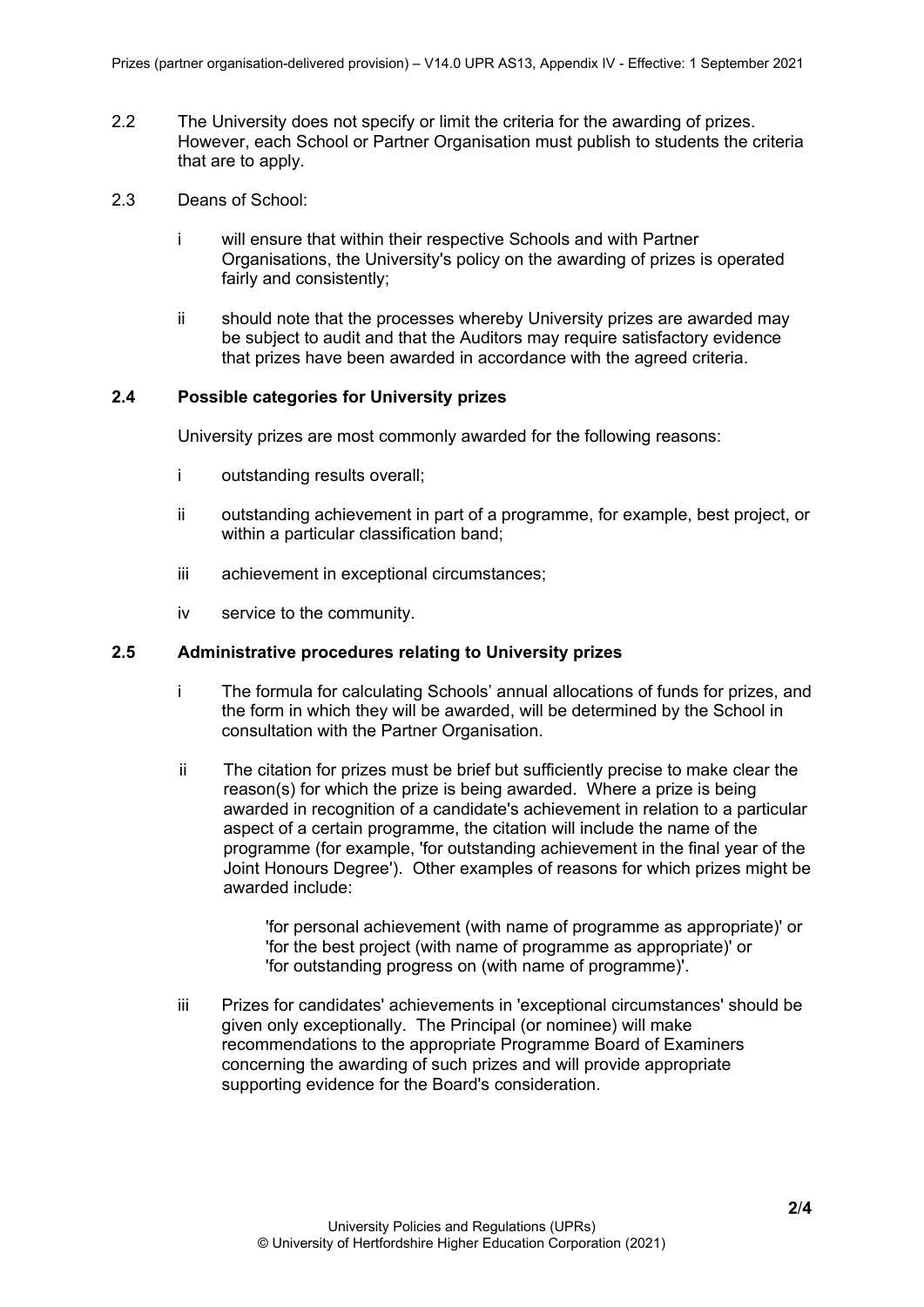# <span id="page-2-0"></span>**3 Sponsored and Endowed Prizes**

#### <span id="page-2-1"></span>**3.1 Overview**

- 3.1.1 Sponsored and endowed prizes differ from University prizes in that the value, the nature of the gift and the criteria to be used to judge whether or not the prize is to be awarded are determined by the donor.
- 3.1.2 The University reserves the right to invite a sponsor to withdraw a prize.

#### <span id="page-2-2"></span>**3.2 Role of the Secretary and Registrar**

Only the Secretary and Registrar (or nominee) may accept an offer made to the University by an external body or individual who wishes either to sponsor or to endow a prize.

#### <span id="page-2-3"></span>**3.3 Programme Boards of Examiners**

In awarding these prizes, Programme Boards of Examiners will take into account any special conditions of eligibility and procedural requirements associated with the terms and conditions that apply to the prize or endowment.

### <span id="page-2-4"></span>**3.4 Administrative procedures relating to sponsored and endowed prizes**

i Sponsored and endowed prizes will be administered in accordance with the procedures set out in section 2.5 with the following exceptions (see section 3.4, ii, and iii).

### **(Note for guidance – scholarships funded by donations to and/or administered by UH Trust**

Where, during their studies, a graduating student has been awarded a scholarship funded by donations to and/or administered by UH Trust, the scholarship will be announced when the student is presented at their Graduation ceremony. The information will also be published in the Graduation Ceremony Brochure.

ii Sponsored prizes

the Assistant Registrar (Student Administration – Collaborative Partnerships): is responsible for communicating directly with the awarding body or sponsor, giving them the name of the award recipient and requesting the prize unless the sponsored prize is funded through donations to and/or administered by UH Trust, in which case the Development Team will be responsible for notifying the donor that the prize has been awarded; will ensure that the Development Team is provided with all necessary information in a timely manner.